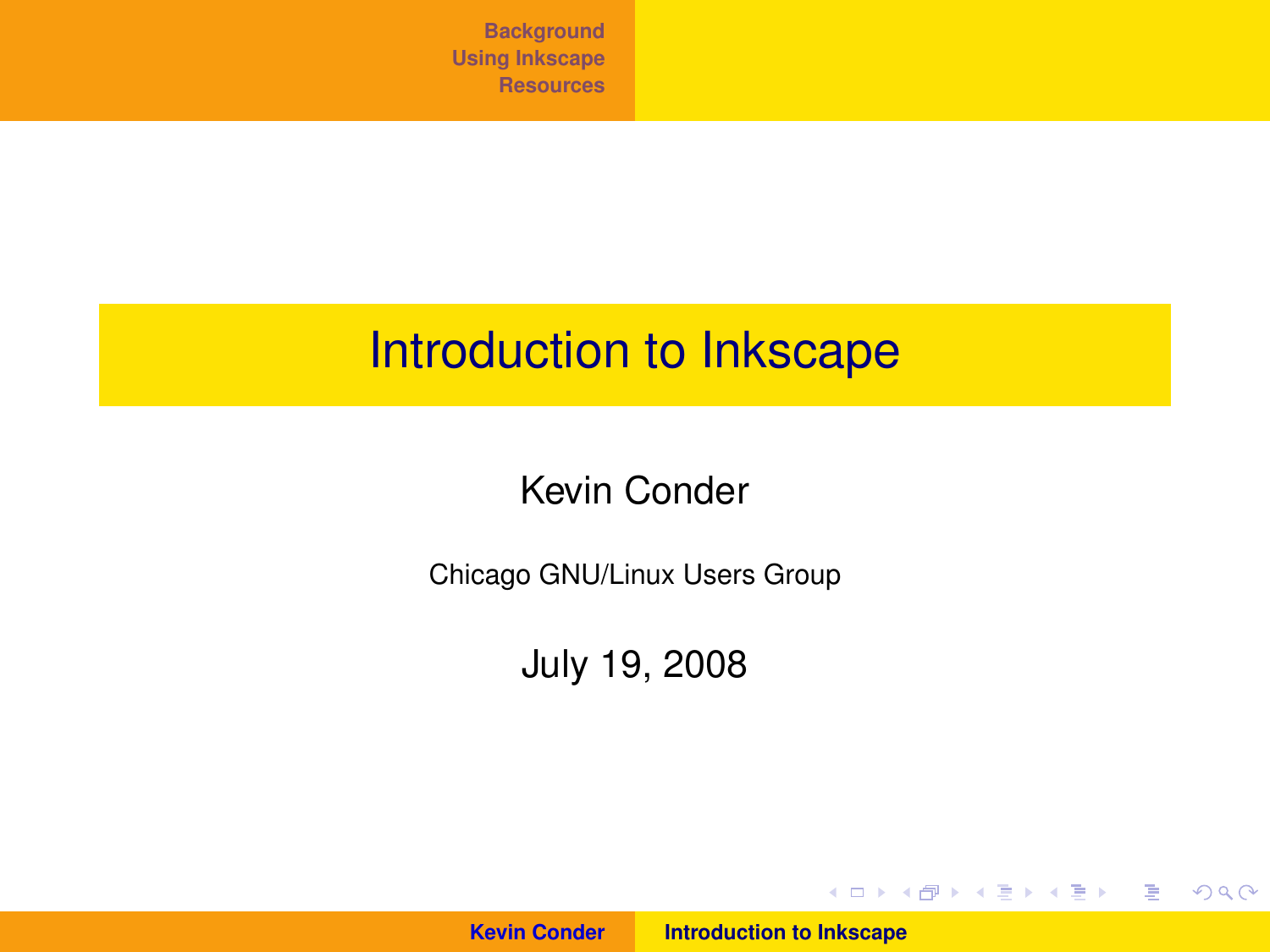## Public Domain Dedication

[This presentation is hereby dedicated to the public domain.](http://creativecommons.org/licenses/publicdomain/)

http:

[//creativecommons.org/licenses/publicdomain/](http://creativecommons.org/licenses/publicdomain/)



イロメ イ団メ イヨメ イヨメー

 $E = \Omega Q$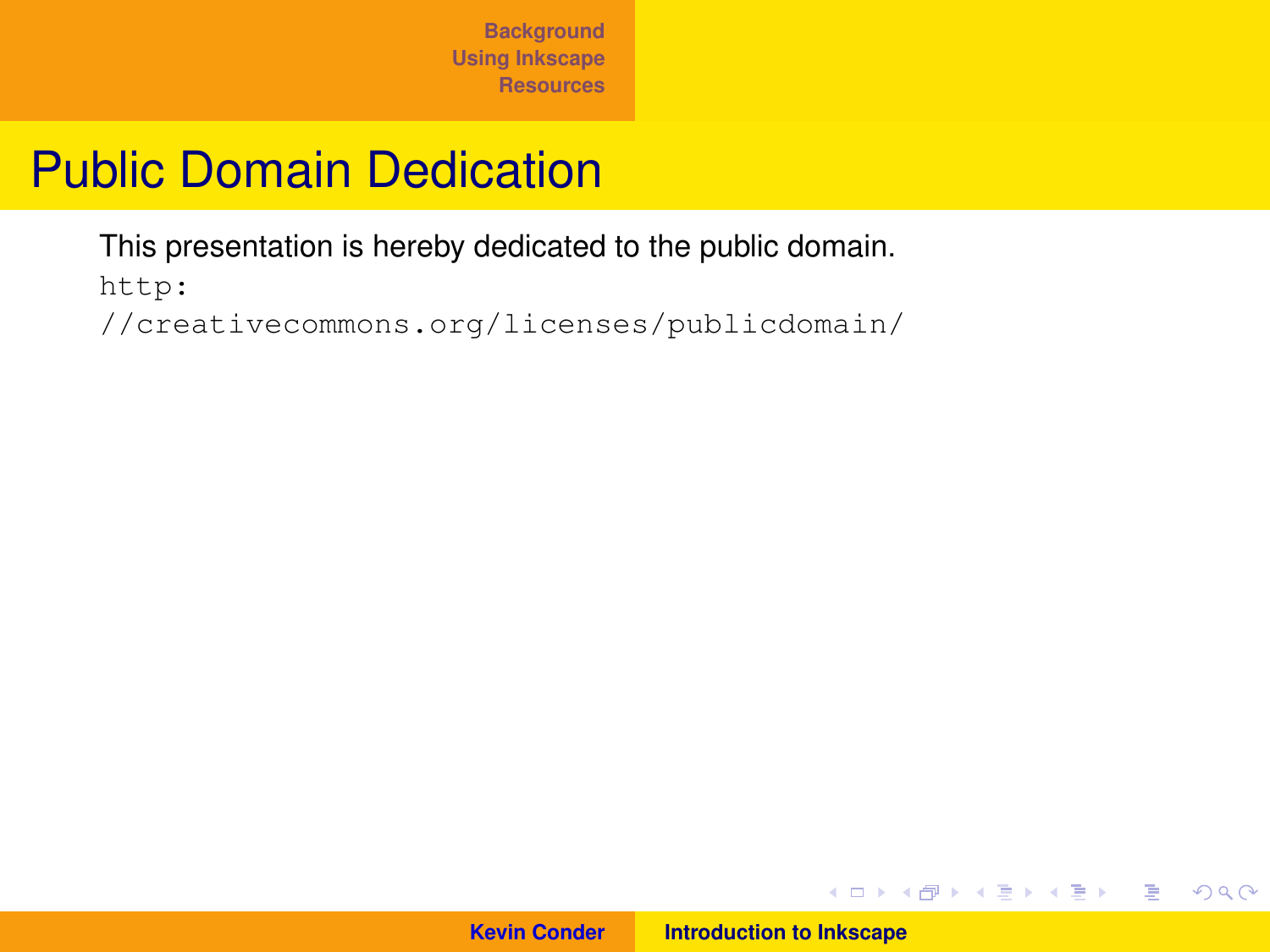**[What Is Inkscape?](#page-2-0) [Bitmap Graphics](#page-3-0) [Vector Graphics](#page-4-0) [Interesting Output Formats](#page-5-0)**

## What Is Inkscape?

#### What?

Inkscape is a vector graphics editor.

#### Where?

You can download Inkscape from

<http://www.inkscape.org/>

イロメ イ部メ イ君メ イ君メー

<span id="page-2-0"></span>重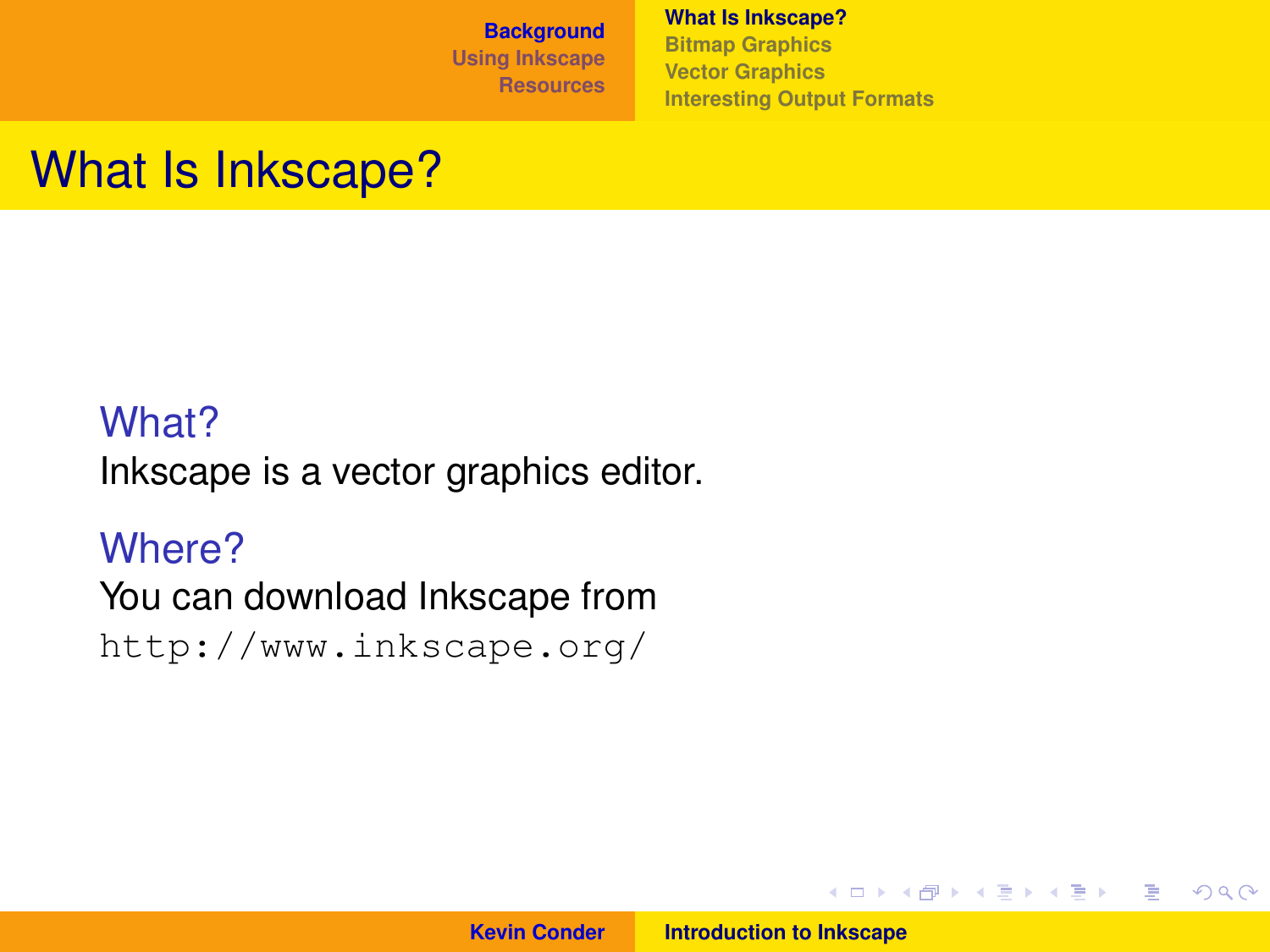**[What Is Inkscape?](#page-2-0) [Bitmap Graphics](#page-3-0) [Vector Graphics](#page-4-0) [Interesting Output Formats](#page-5-0)**

## Bitmap Graphics



Bitmap graphics are made with a map of bits. They look ugly when scaled to larger sizes.

イロメ イ部メ イヨメ イヨメー

 $2Q$ 

<span id="page-3-0"></span>Þ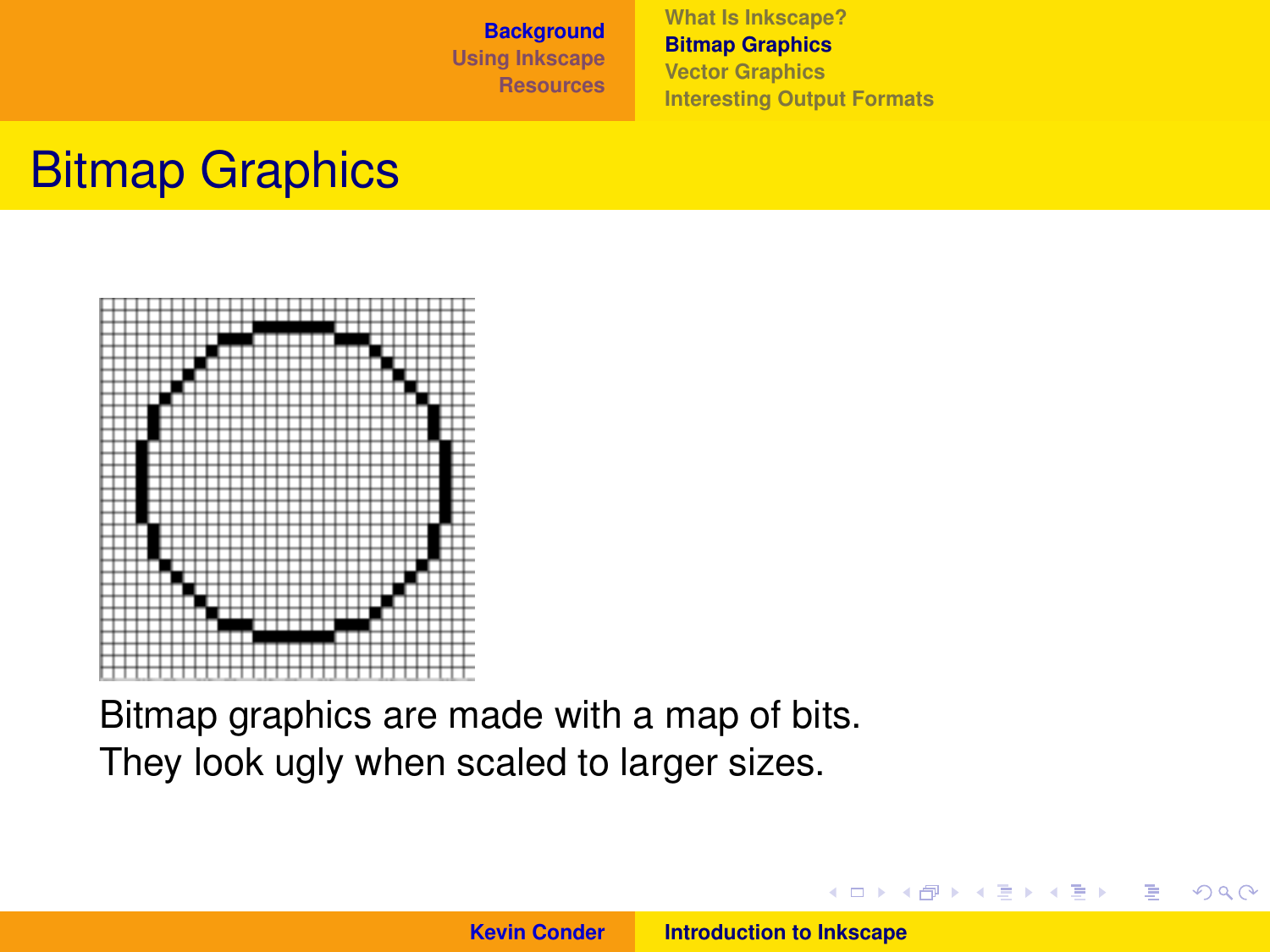**[What Is Inkscape?](#page-2-0) [Bitmap Graphics](#page-3-0) [Vector Graphics](#page-4-0) [Interesting Output Formats](#page-5-0)**

### Vector Graphics



Vector graphics are made with geometrical figures called vectors.

They look the same when scaled to larger sizes.

イロメ イ団メ イヨメ イヨメー

<span id="page-4-0"></span>重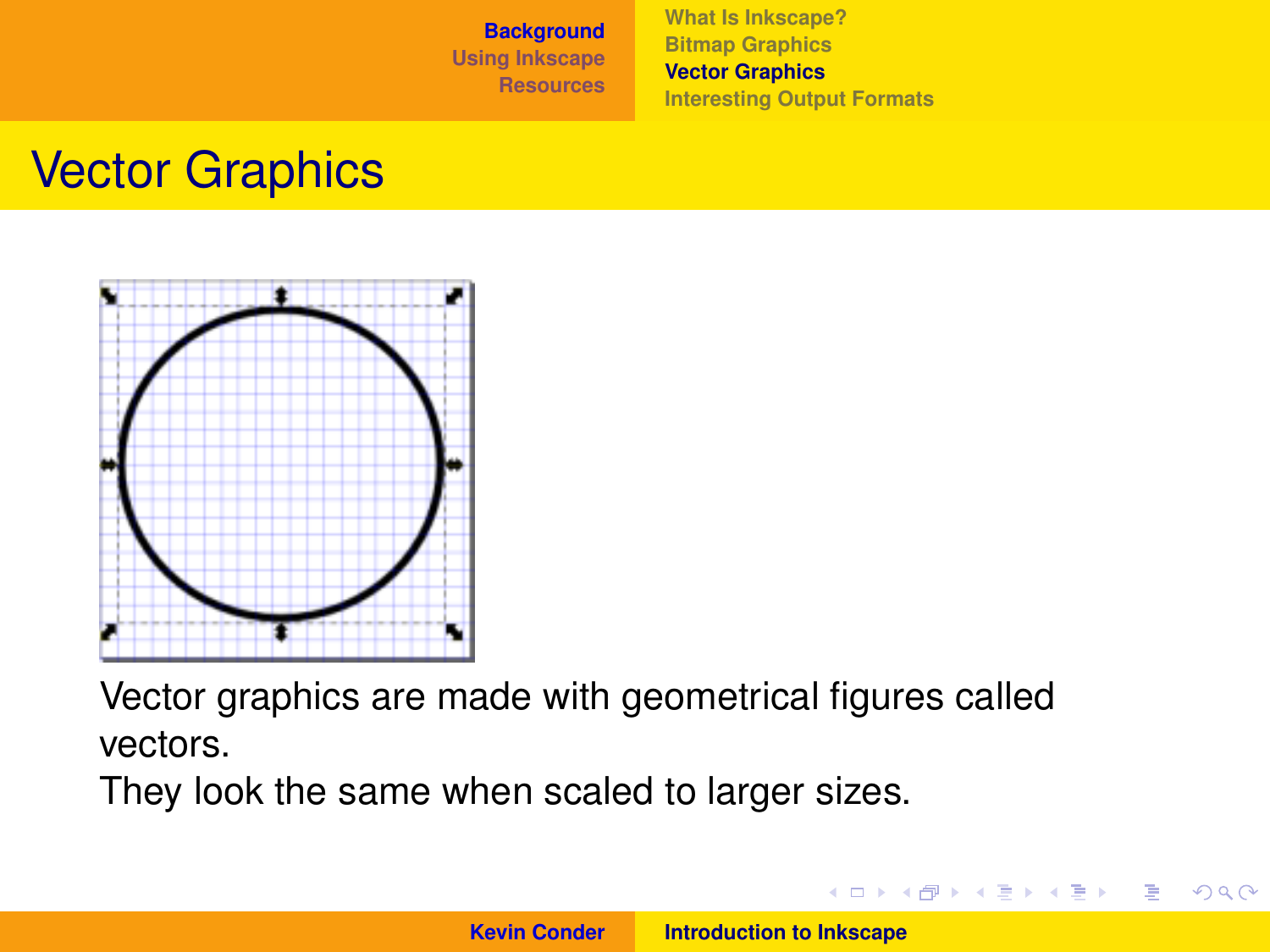**[What Is Inkscape?](#page-2-0) [Bitmap Graphics](#page-3-0) [Vector Graphics](#page-4-0) [Interesting Output Formats](#page-5-0)**

イロメ イ部メ イヨメ イヨメー

重

<span id="page-5-0"></span> $298$ 

## Interesting Output Formats

#### 3D Graphics

 $\blacktriangleright$  PovRay

#### GUI Programming

 $\triangleright$  XAML

#### **Printing**

- $\blacktriangleright$  Encapsulated PostScript (EPS)
- $\blacktriangleright$  PDF

#### Web Graphics

 $\triangleright$  Scalable Vector Graphics (SVG)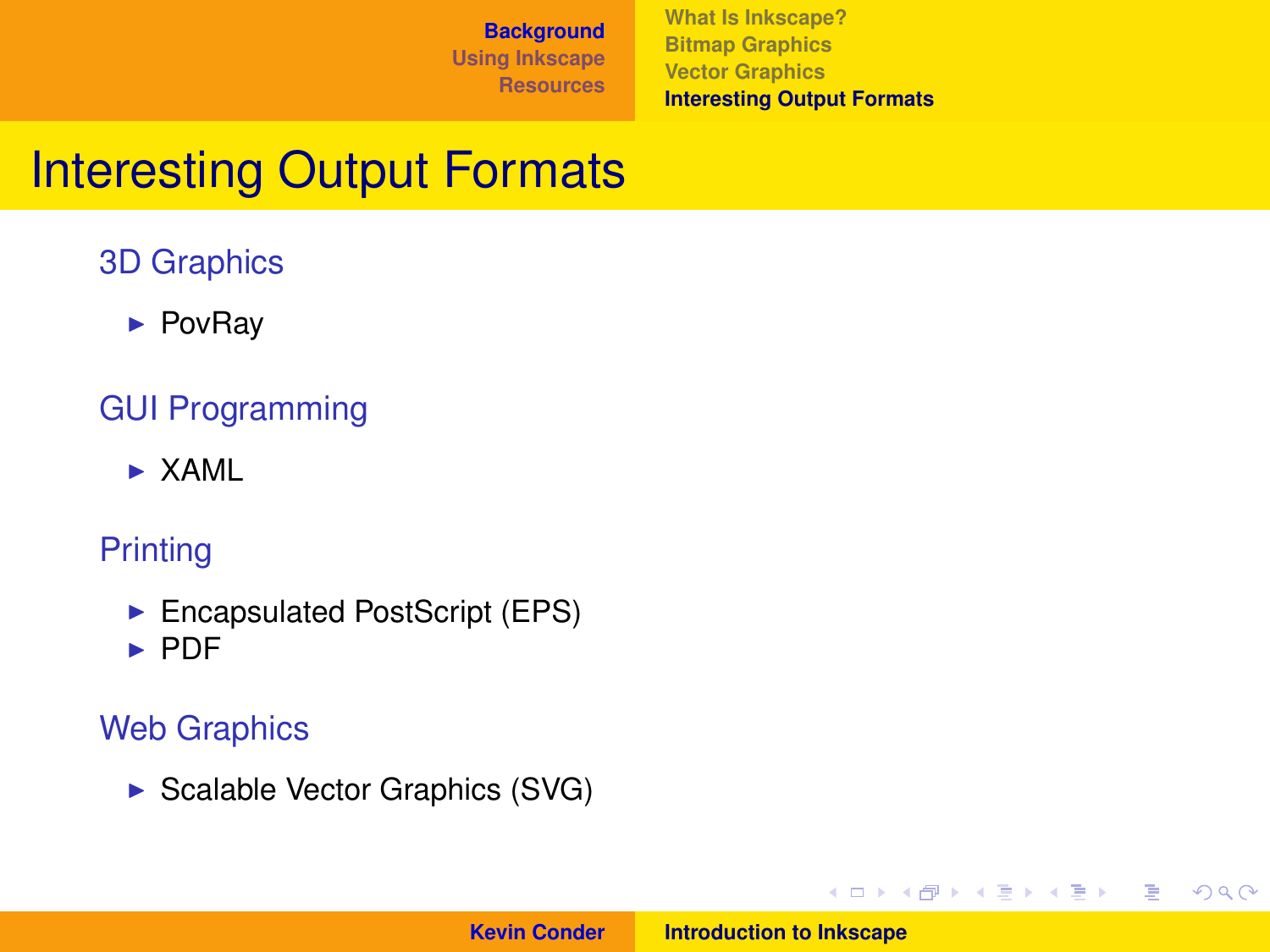**[Converting Bitmap Graphics](#page-6-0) [Tools](#page-7-0)**

## Converting Bitmap Graphics



Use Path->Trace Bitmap from the menu. You may also use Shift+Alt+B key.

**Kevin Conder [Introduction to Inkscape](#page-0-0)**

K ロ ▶ K 御 ▶ K 唐 ▶ K 唐 ▶ .

<span id="page-6-0"></span>重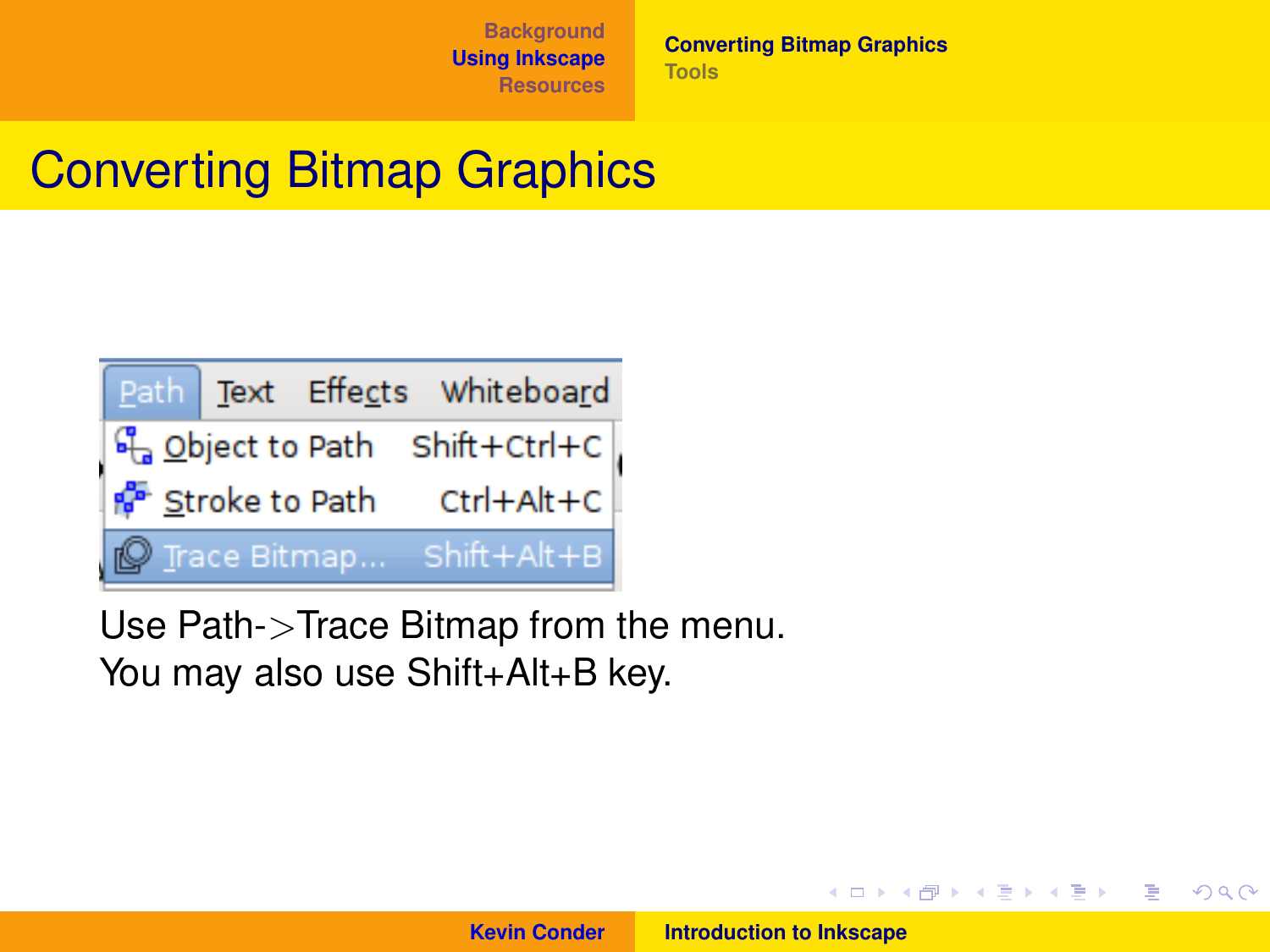**[Converting Bitmap Graphics](#page-6-0) [Tools](#page-7-0)**

#### Freehand Tool



The Freehand Tool (F6 key) is used to draw freehand lines.

**Kevin Conder [Introduction to Inkscape](#page-0-0)**

<span id="page-7-0"></span>イロトメ 御 トメ 君 トメ 君 トー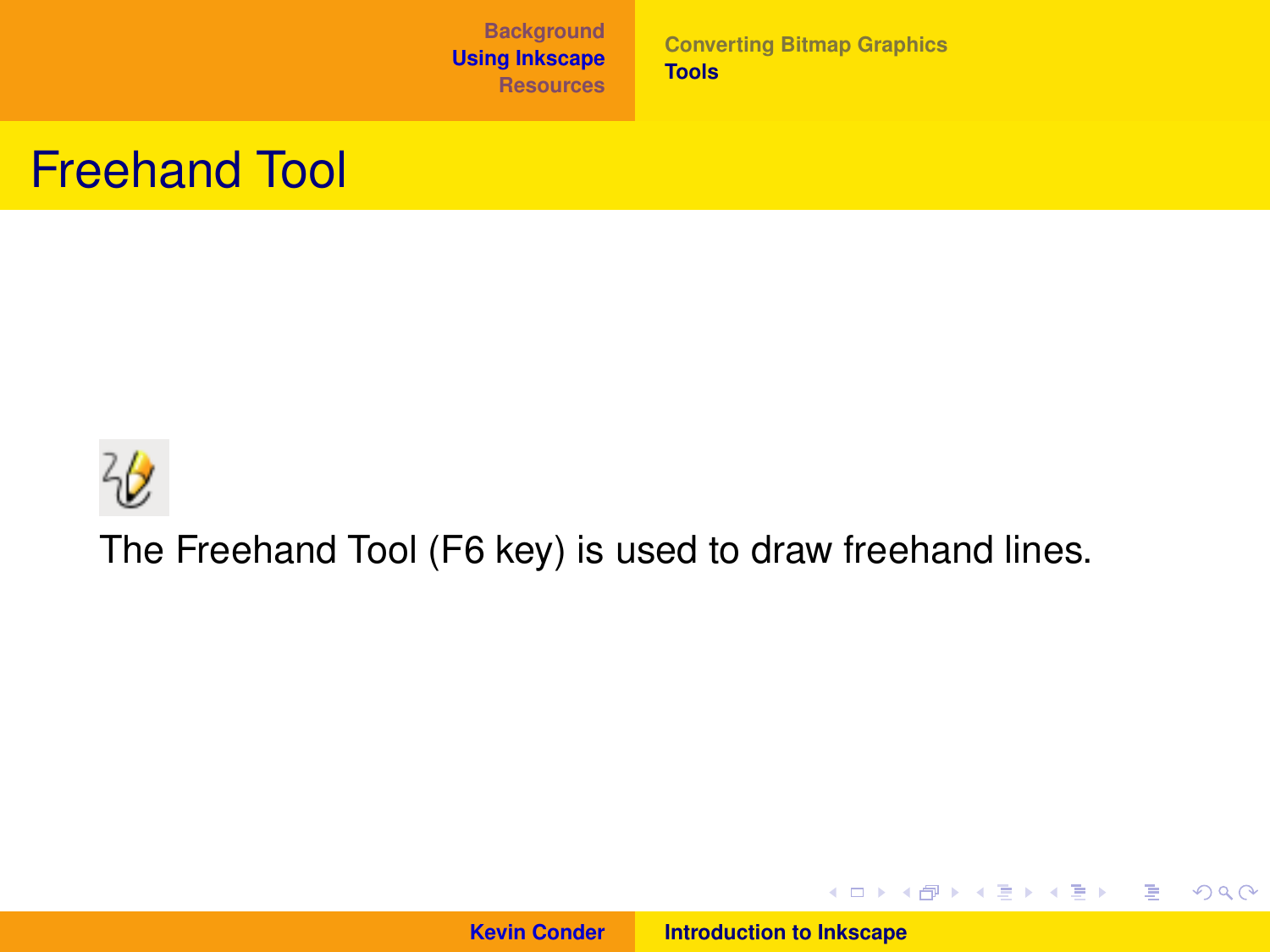**[Converting Bitmap Graphics](#page-6-0) [Tools](#page-7-0)**





The Bezier Tool (Shift+F6 key) is used to draw Bezier curves and straight lines.

Click for straight lines.

Click and drag your mouse for Bezier curves.

イロメ イ部メ イ君メ イ君メー

重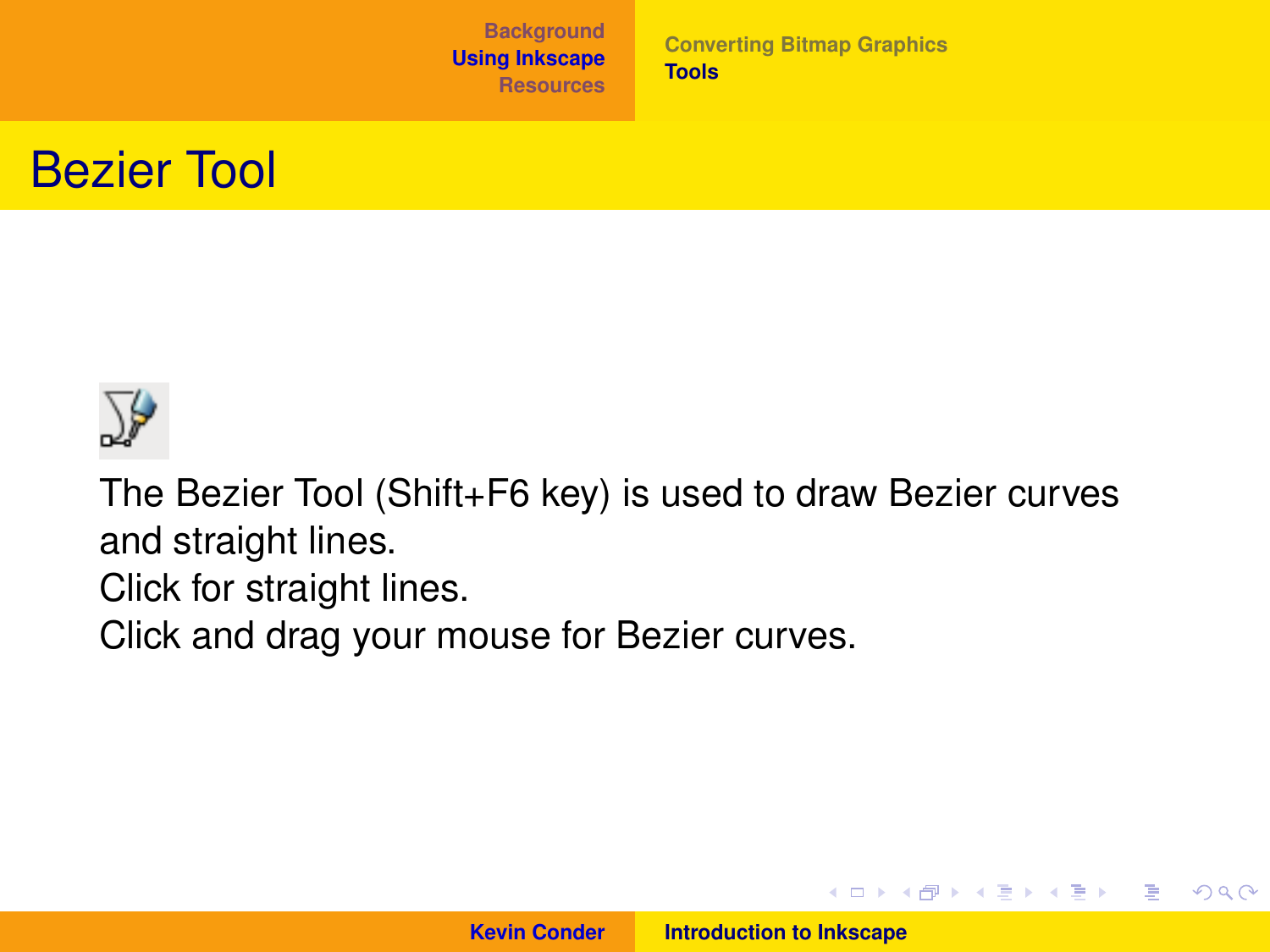**[Converting Bitmap Graphics](#page-6-0) [Tools](#page-7-0)**

## Calligraphy Tool



The Calligraphy Tool (Ctrl+F6 key) is used to draw variable-width lines.

This is done by varying the pen's angle while drawing. The easiest way to do this is with a pressure-sensitive graphics tablet.

イロメ イ部メ イヨメ イヨメー

重

 $QQ$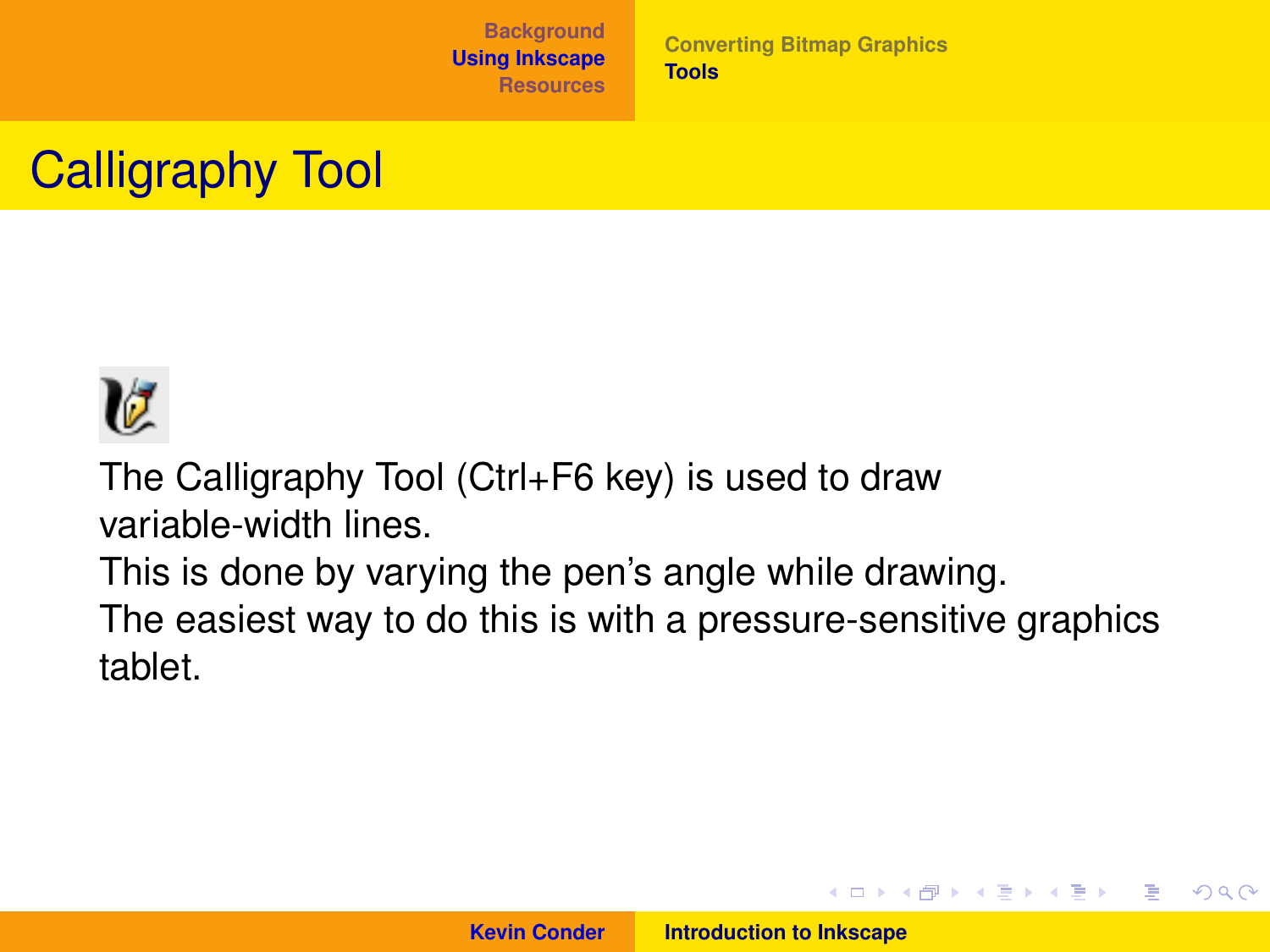**[Converting Bitmap Graphics](#page-6-0) [Tools](#page-7-0)**

#### Select Tool

# K

The Select Tool (F1 key) is used to select objects on the canvas.

**Kevin Conder [Introduction to Inkscape](#page-0-0)**

イロトメ 御 トメ 君 トメ 君 トー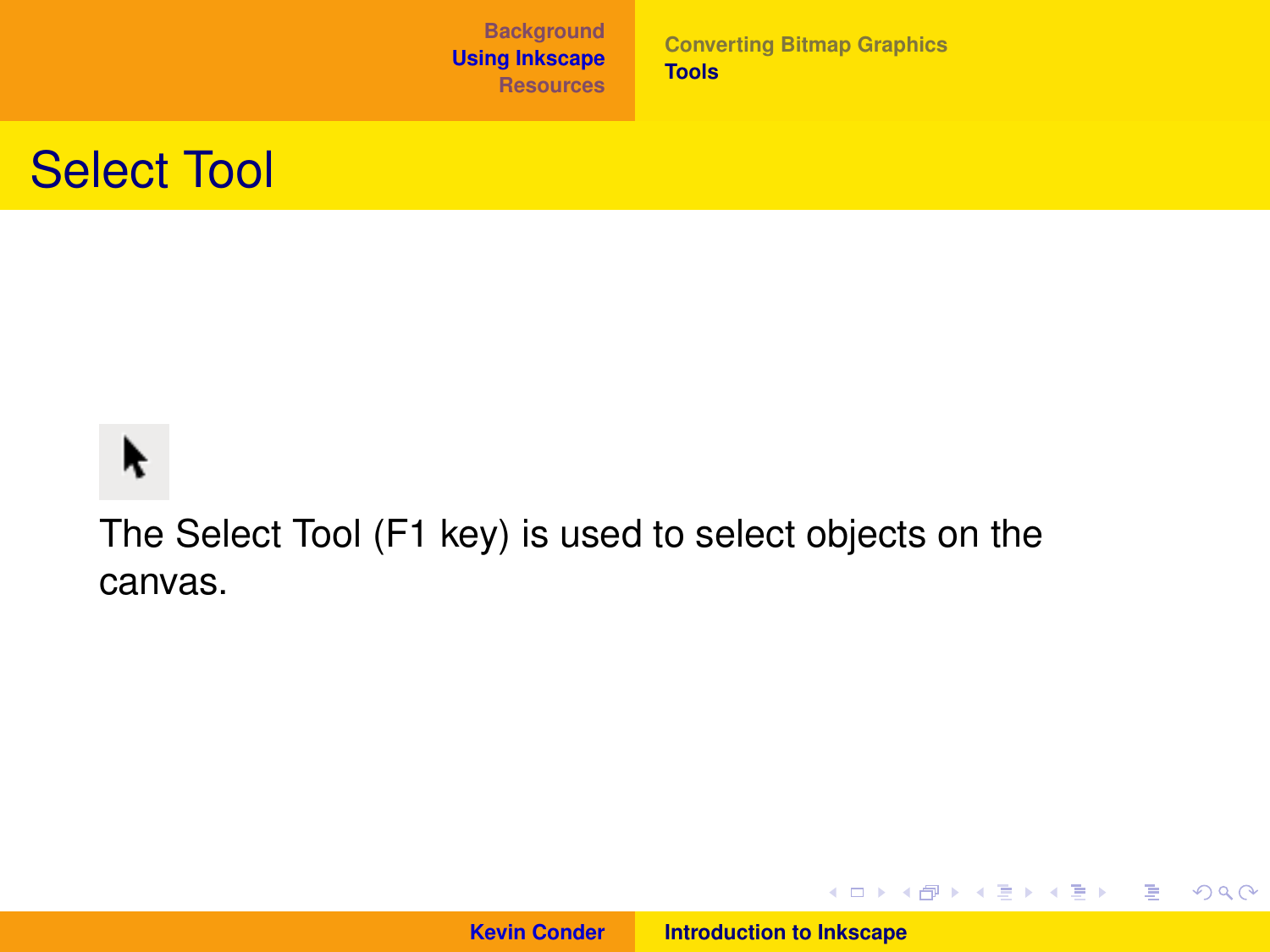**[Converting Bitmap Graphics](#page-6-0) [Tools](#page-7-0)**





The Node Tool (F2 key) is used to edit the nodes along a path.

**Kevin Conder [Introduction to Inkscape](#page-0-0)**

イロトメ 御 トメ 君 トメ 君 トー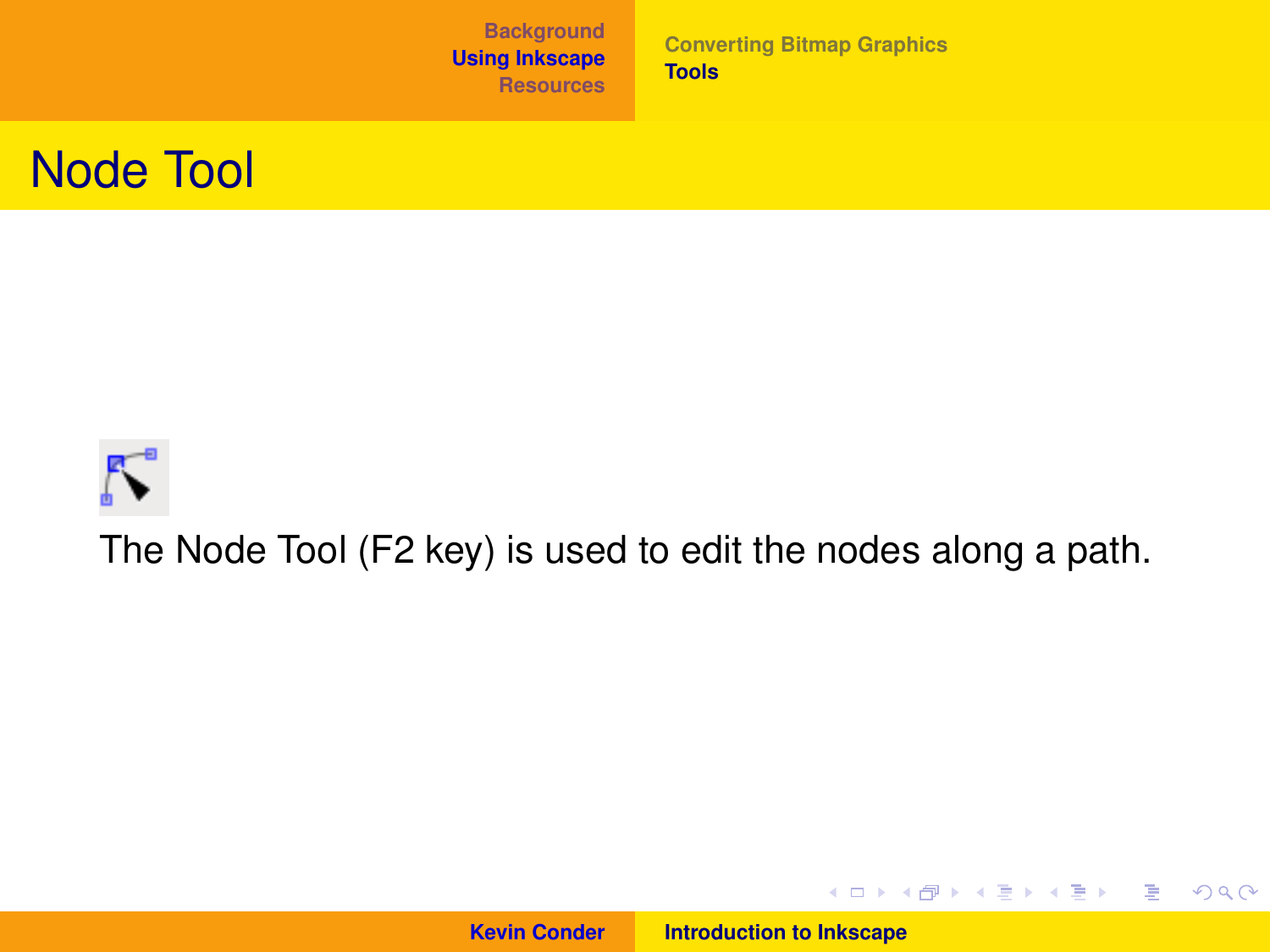**[Converting Bitmap Graphics](#page-6-0) [Tools](#page-7-0)**

#### Tweak Tool



The Tweak Tool (Shift+F2 key) is used to change paths and colors.

**Kevin Conder [Introduction to Inkscape](#page-0-0)**

イロトス 伊 トス 言 トス 言 トー

重。  $298$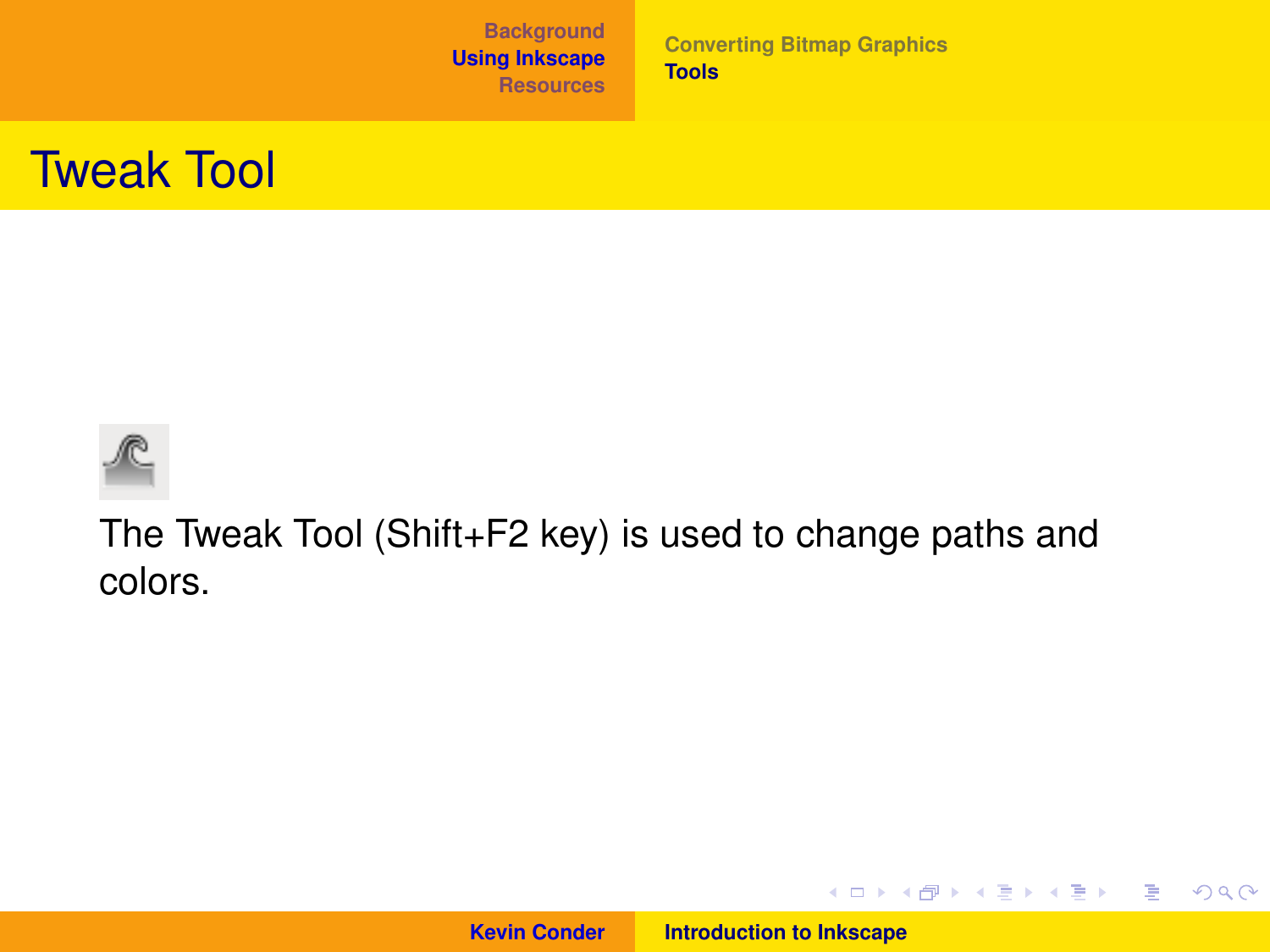**[Converting Bitmap Graphics](#page-6-0) [Tools](#page-7-0)**





The Zoom Tool (F3 key) is used to magnify areas of the canvas.

**Kevin Conder [Introduction to Inkscape](#page-0-0)**

イロトメ 御 トメ 君 トメ 君 トー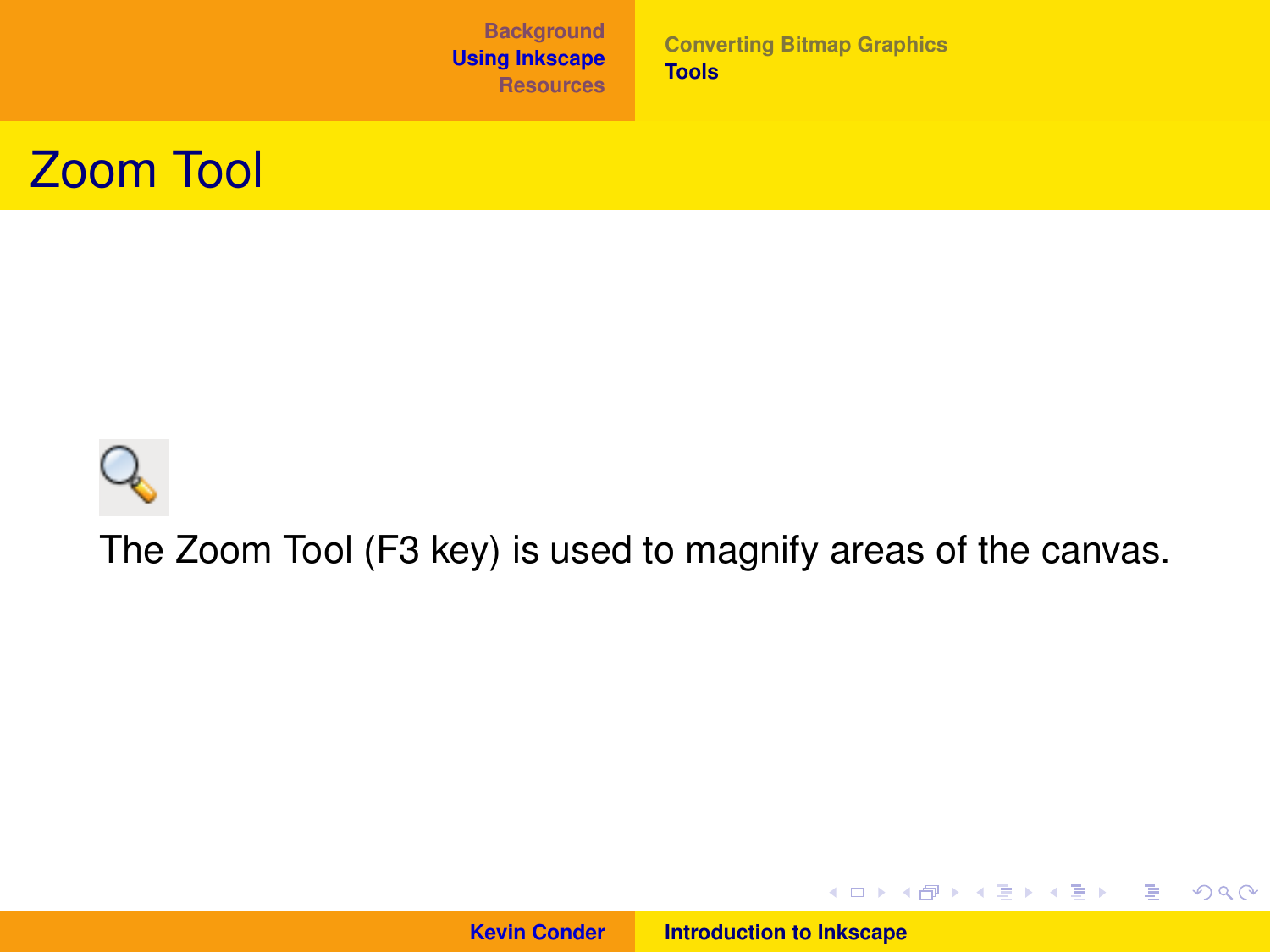**[Converting Bitmap Graphics](#page-6-0) [Tools](#page-7-0)**

#### Rectangle Tool



The Rectangle Tool (F4 key) is used to draw rectangles and squares.

**Kevin Conder [Introduction to Inkscape](#page-0-0)**

イロトメ 御 トメ 君 トメ 君 トー

■ 1  $298$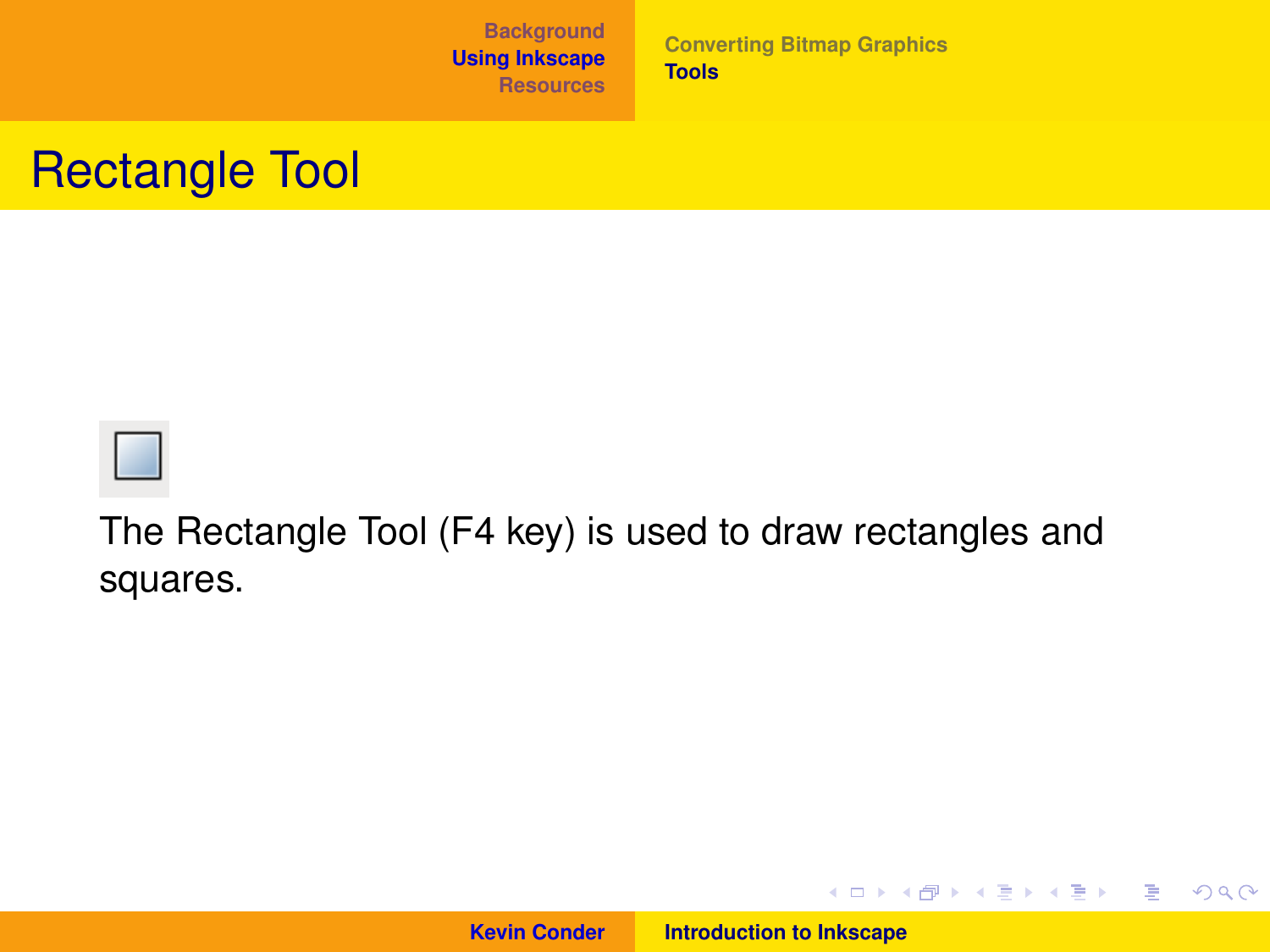**[Converting Bitmap Graphics](#page-6-0) [Tools](#page-7-0)**





#### The Box Tool (Shift+F4 key) is used to draw 3D boxes.

**Kevin Conder [Introduction to Inkscape](#page-0-0)**

イロトメ 御 トメ 君 トメ 君 トー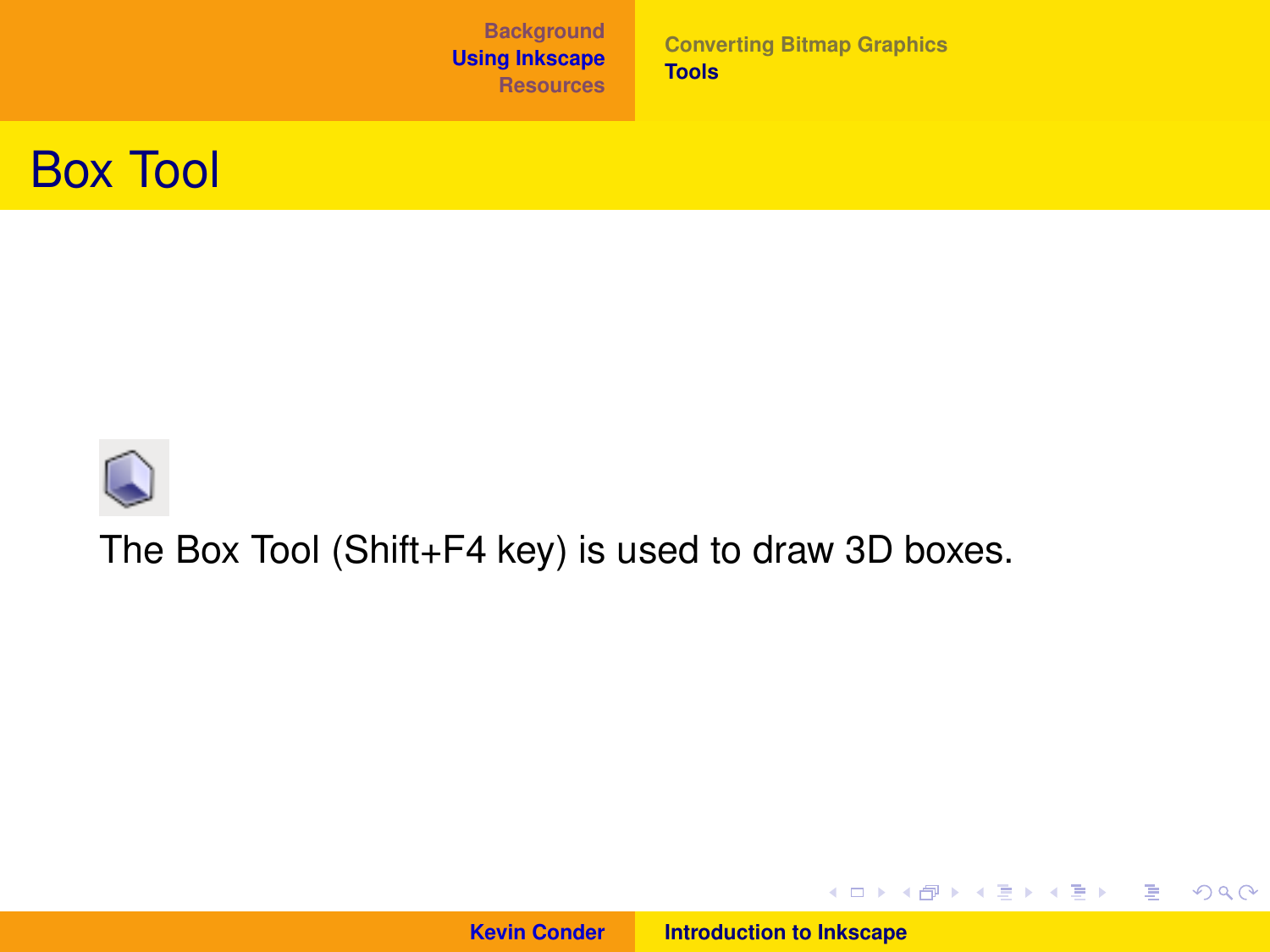**[Converting Bitmap Graphics](#page-6-0) [Tools](#page-7-0)**

#### Ellipse Tool

The Ellipse Tool (F5 key) is used to draw ellipses, circles, and arcs.

**Kevin Conder [Introduction to Inkscape](#page-0-0)**

イロトメ 御 トメ 君 トメ 君 トー

■  $298$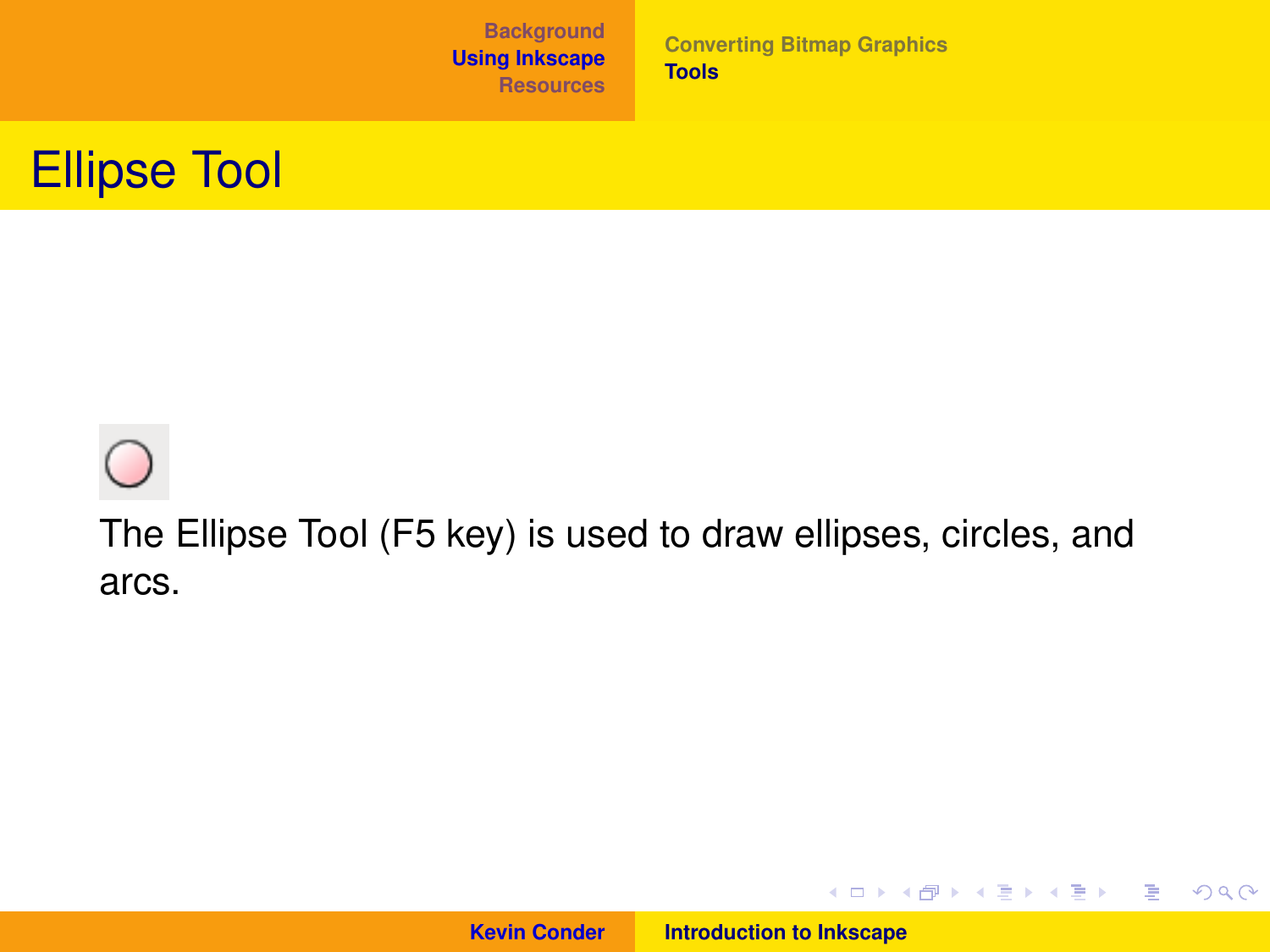**[Converting Bitmap Graphics](#page-6-0) [Tools](#page-7-0)**





The Star Tool (\* key) is used to draw stars and other polygons.

**Kevin Conder [Introduction to Inkscape](#page-0-0)**

イロトメ 御 トメ 君 トメ 君 トー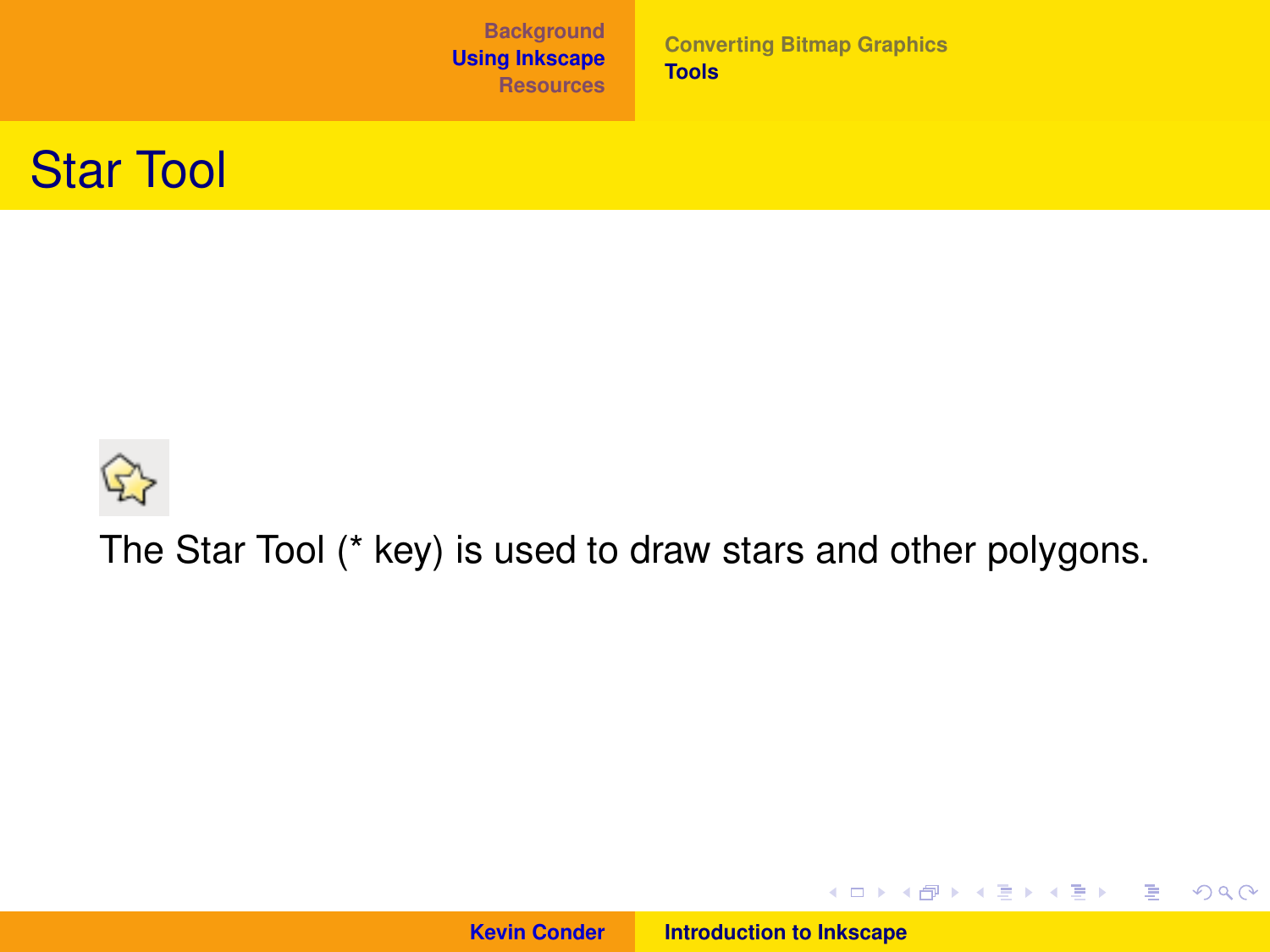**[Converting Bitmap Graphics](#page-6-0) [Tools](#page-7-0)**





The Spiral Tool (F9 key) is used to draw spirals.

**Kevin Conder [Introduction to Inkscape](#page-0-0)**

イロトス 伊 トス 言 トス 言 トー

■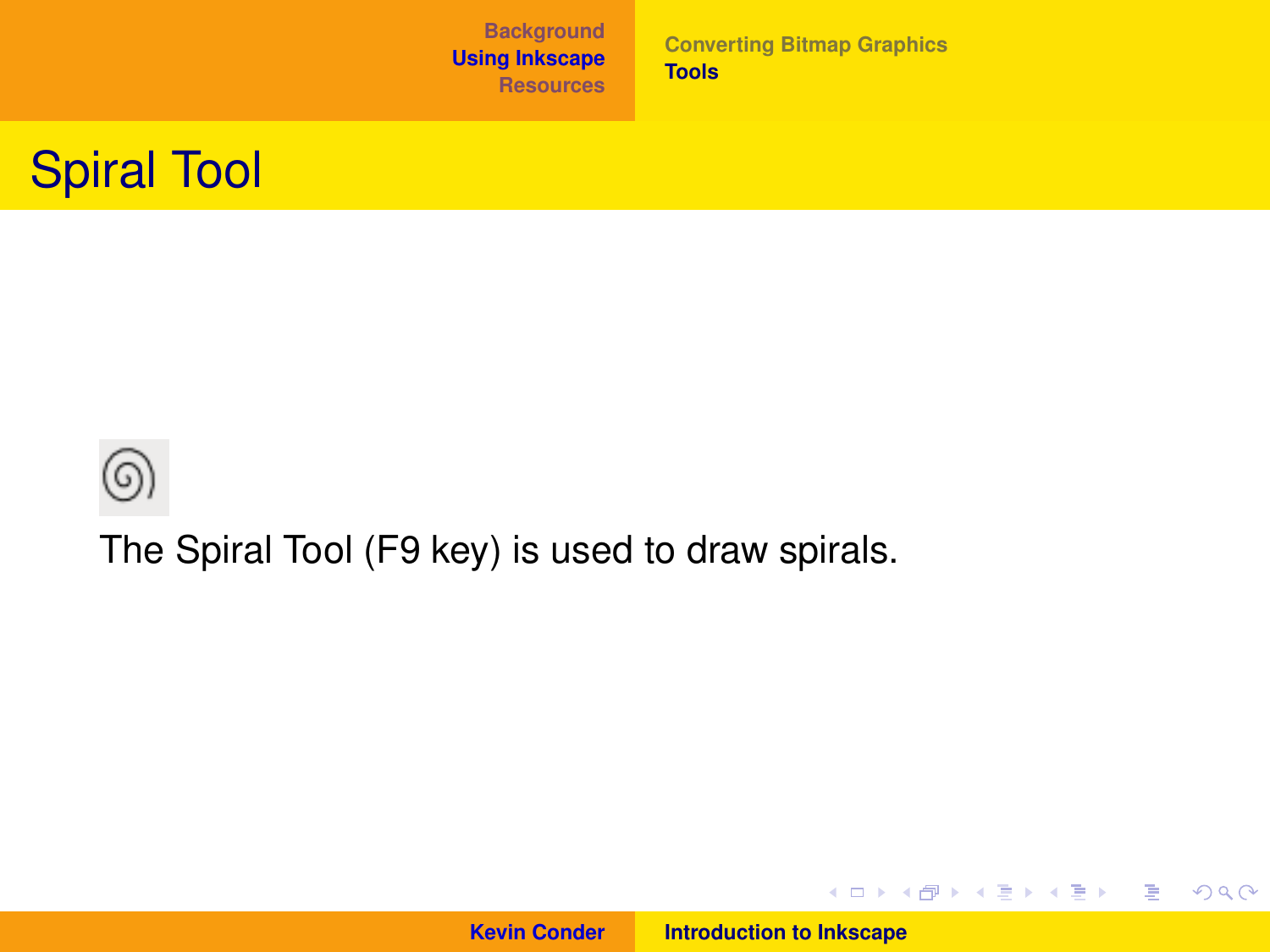**[Converting Bitmap Graphics](#page-6-0) [Tools](#page-7-0)**

#### Paint Bucket Tool



The Paint Bucket Tool (Shift+F7 key) is used to fill objects with color.

**Kevin Conder [Introduction to Inkscape](#page-0-0)**

イロトス 伊 トス 言 トス 言 トー

■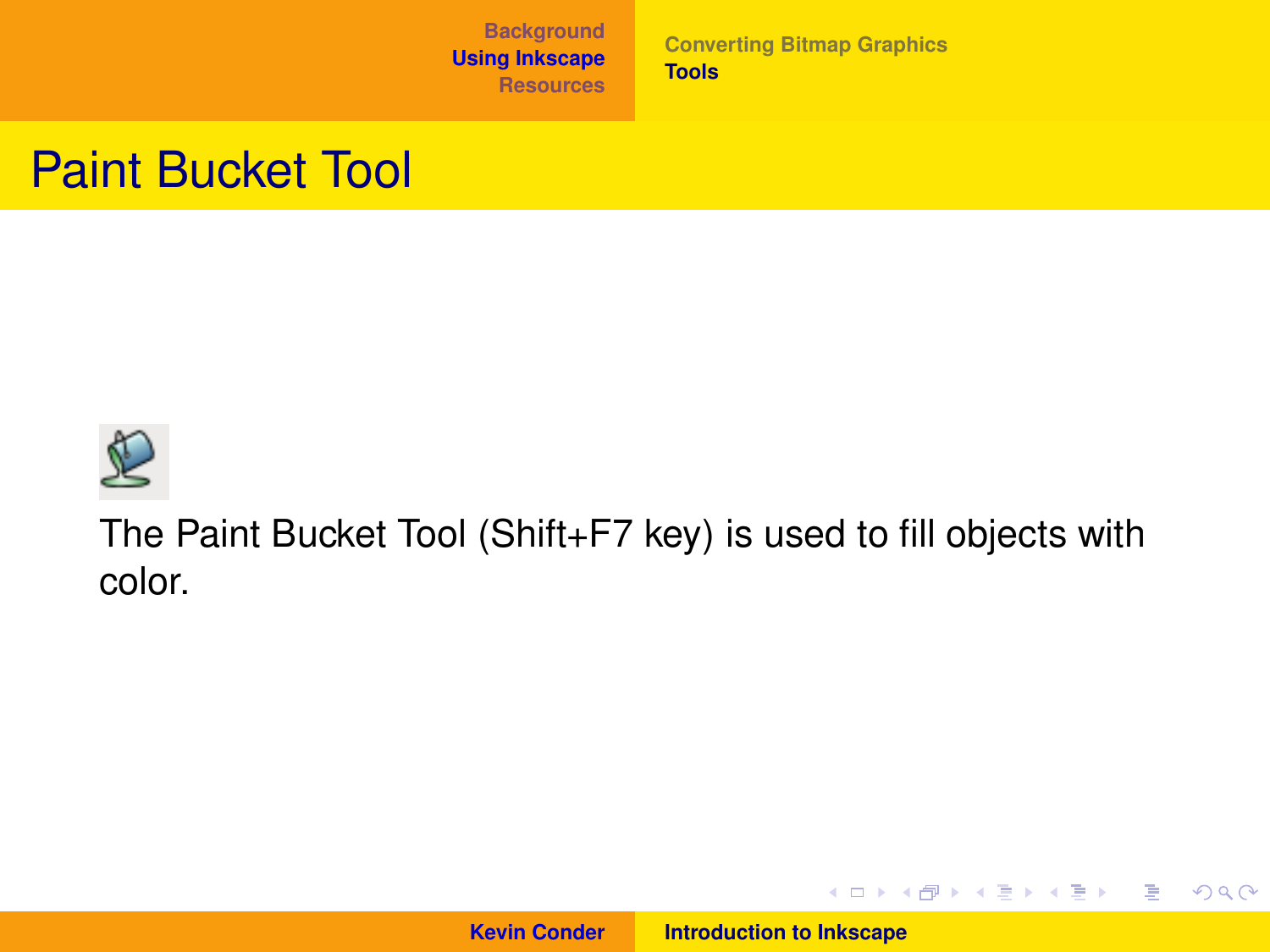**[Converting Bitmap Graphics](#page-6-0) [Tools](#page-7-0)**





The Text Tool (F8 key) is used to add text to the canvas.

**Kevin Conder [Introduction to Inkscape](#page-0-0)**

イロトメ 御 トメ 君 トメ 君 トー

唐山  $2QQ$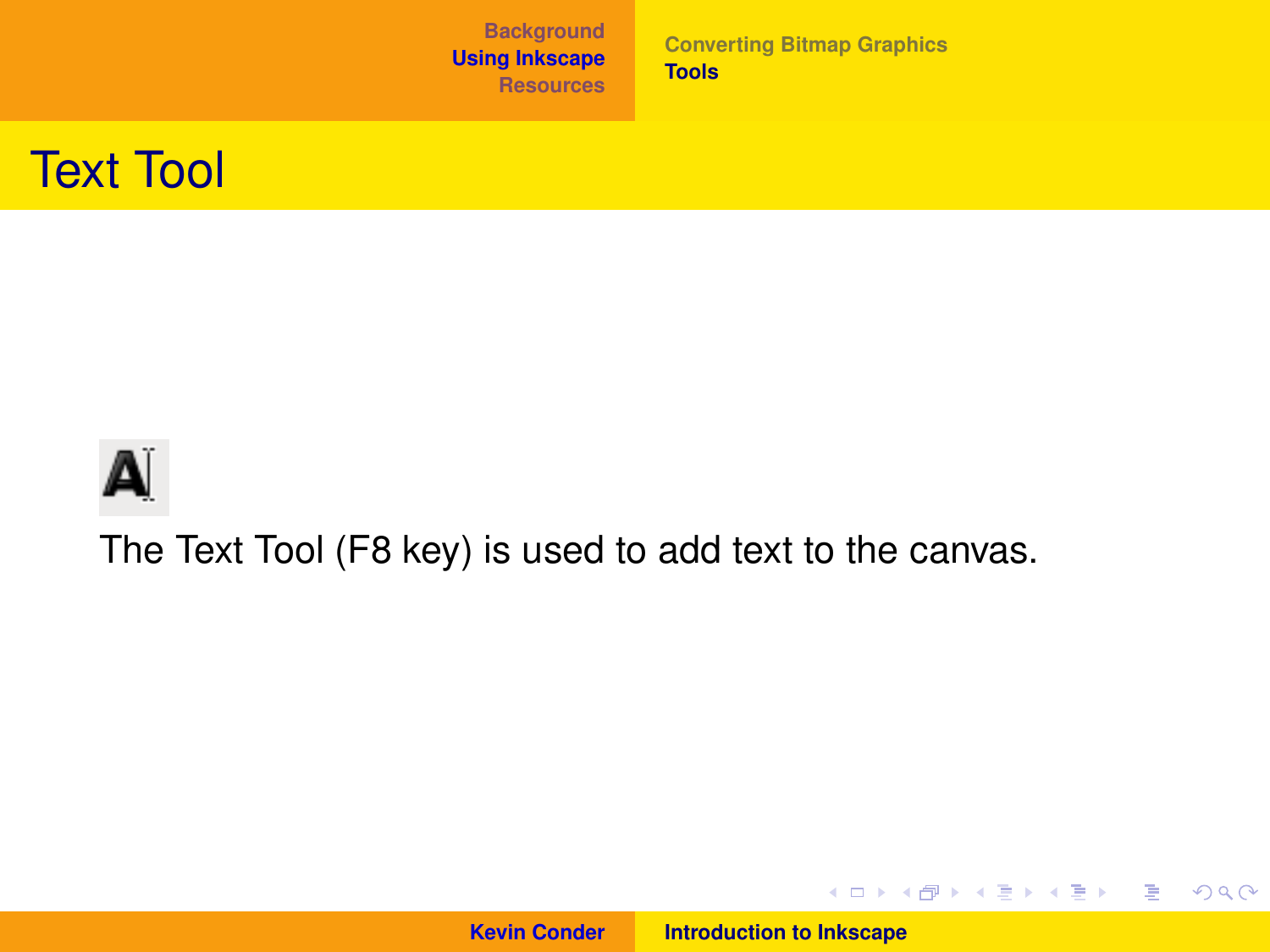**[Converting Bitmap Graphics](#page-6-0) [Tools](#page-7-0)**

#### Connector Tool



The Connector Tool (Ctrl+F2 key) is used to draw diagram connectors.

**Kevin Conder [Introduction to Inkscape](#page-0-0)**

イロトス 伊 トス 言 トス 言 トー

■  $2QQ$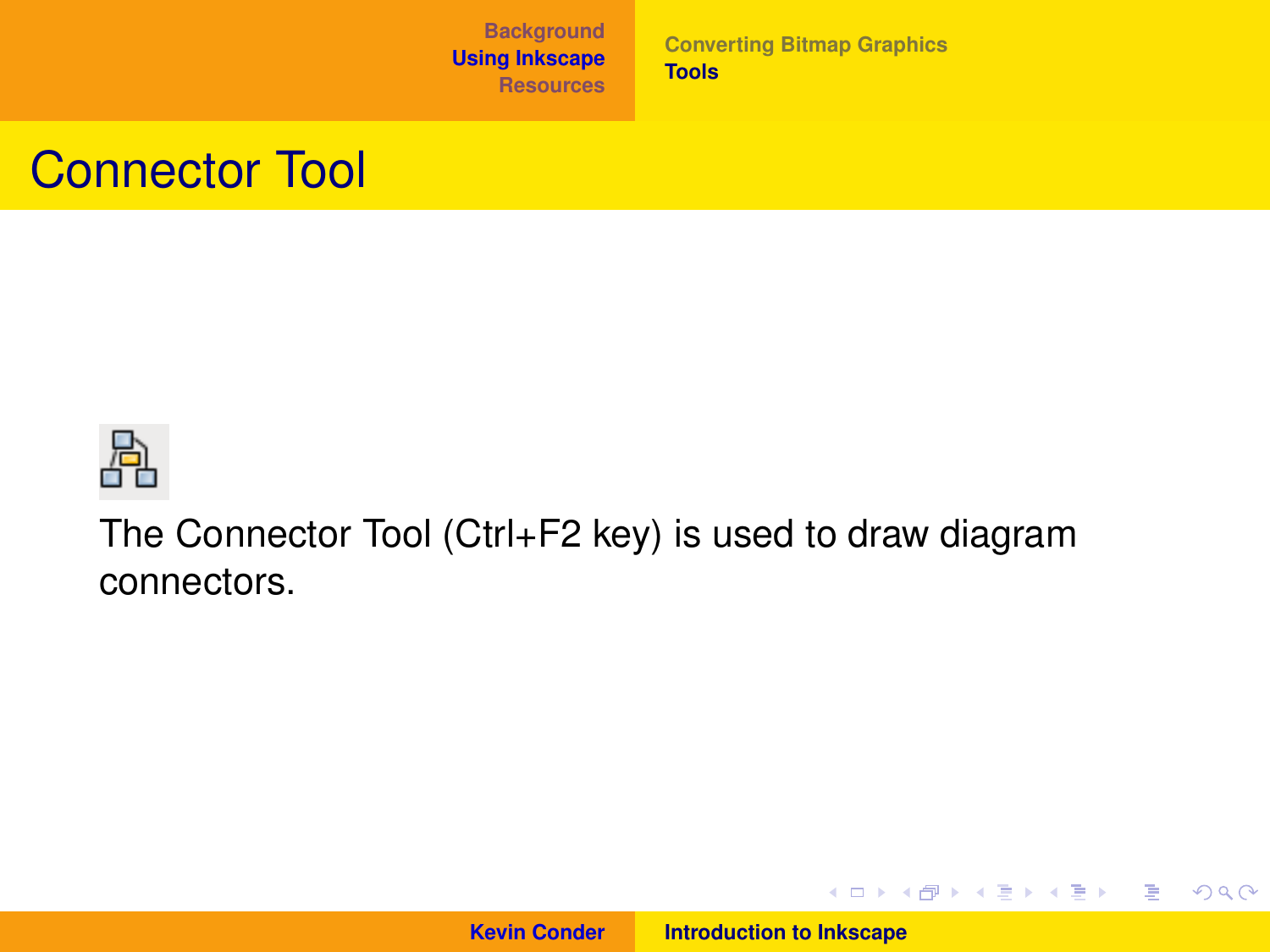**[Converting Bitmap Graphics](#page-6-0) [Tools](#page-7-0)**

#### Gradient Tool



The Gradient Tool (Ctrl+F1 key) is used to draw gradients.

**Kevin Conder [Introduction to Inkscape](#page-0-0)**

イロトス 伊 トス 言 トス 言 トー

■  $2QQ$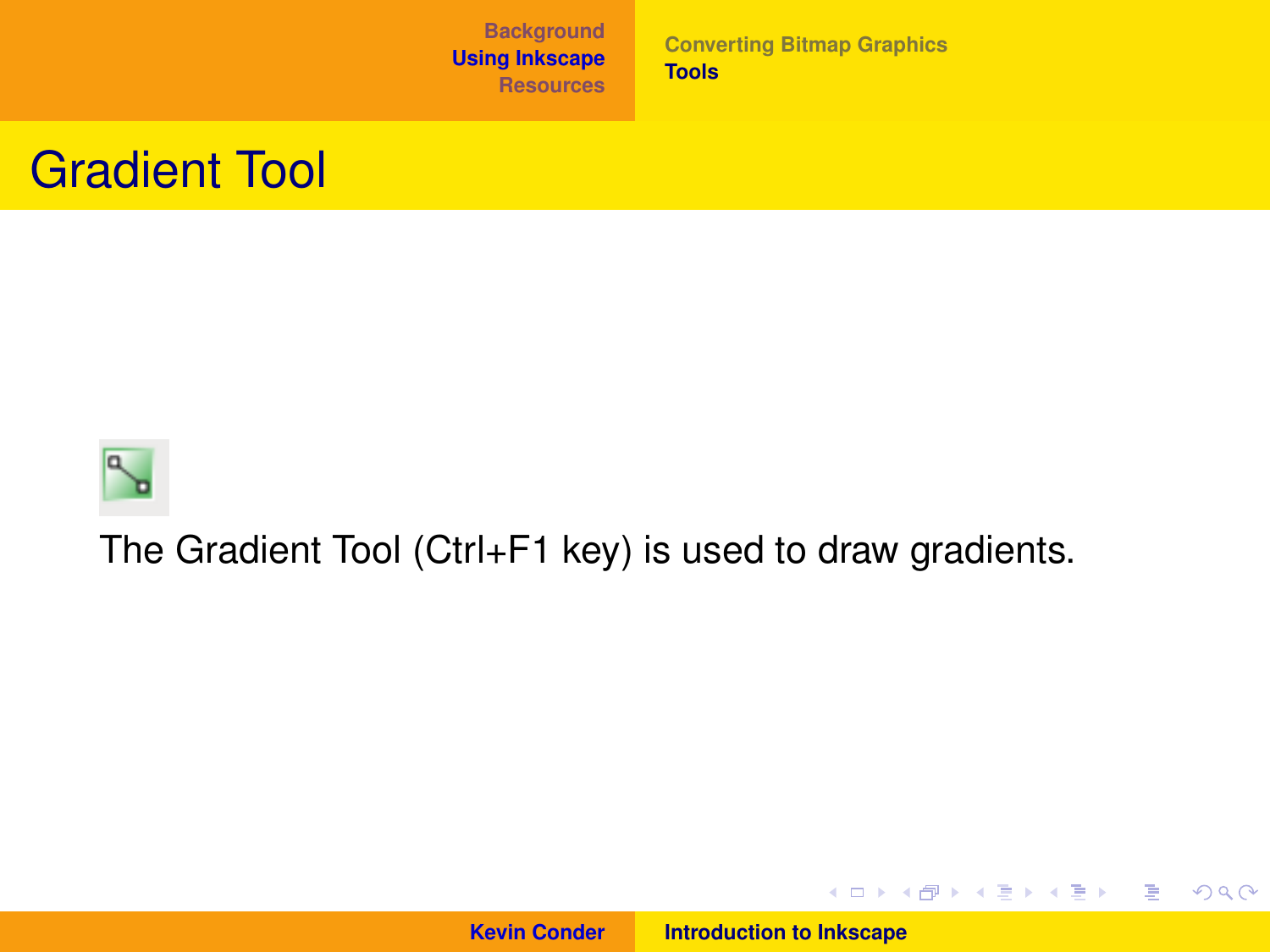**[Converting Bitmap Graphics](#page-6-0) [Tools](#page-7-0)**

## Dropper Tool



The Dropper Tool (F7 key) is used to find colors of objects.

**Kevin Conder [Introduction to Inkscape](#page-0-0)**

イロトメ 御 トメ 君 トメ 君 トー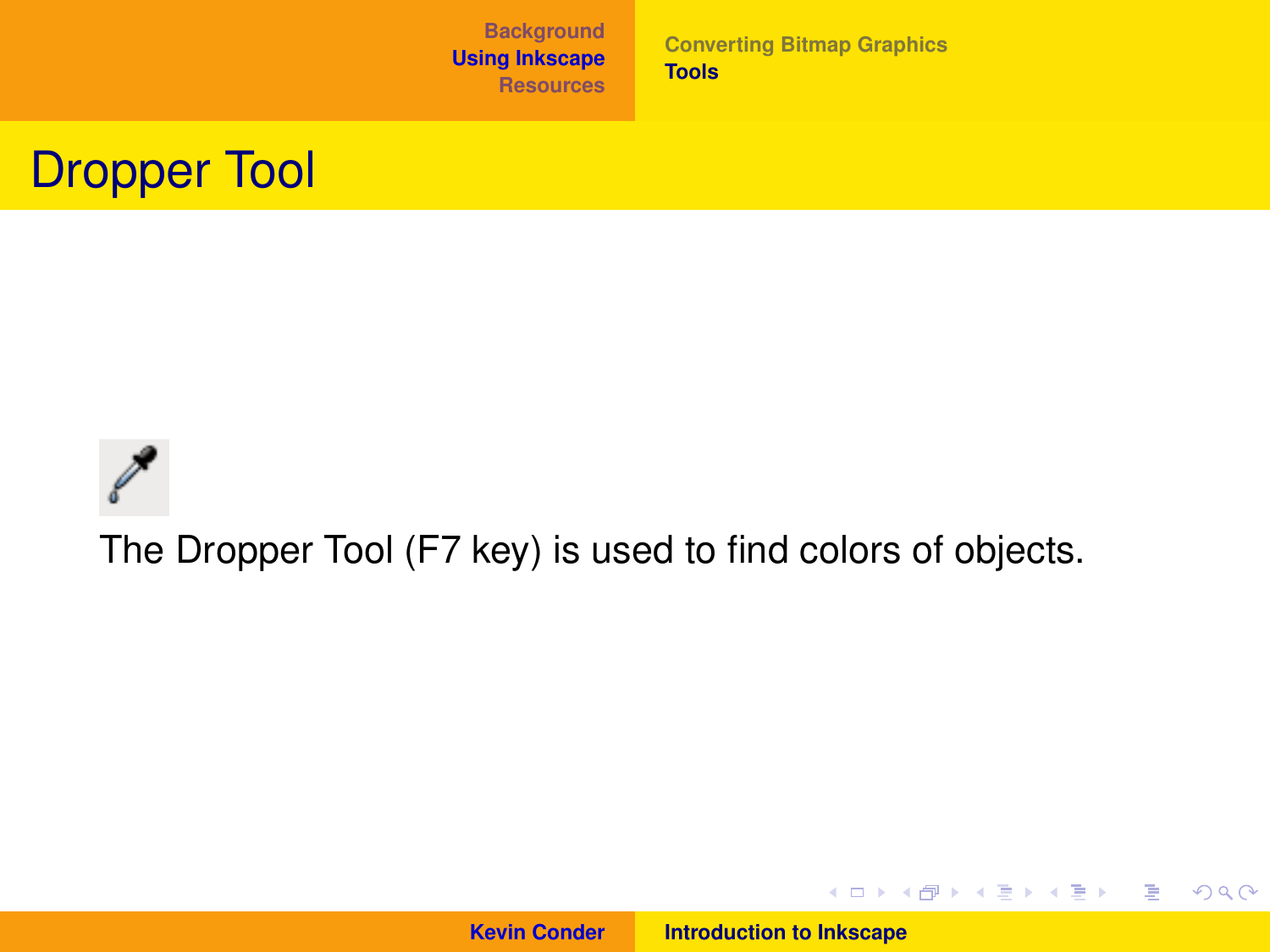**[Manual](#page-24-0) [Included Tutorials](#page-25-0) [Other Tutorials](#page-26-0)**

### **Manual**



Use Help->Inkscape Manual from the menu.

**Kevin Conder [Introduction to Inkscape](#page-0-0)**

イロトス 伊 トス 言 トス 言 トー

<span id="page-24-0"></span>重。  $2Q$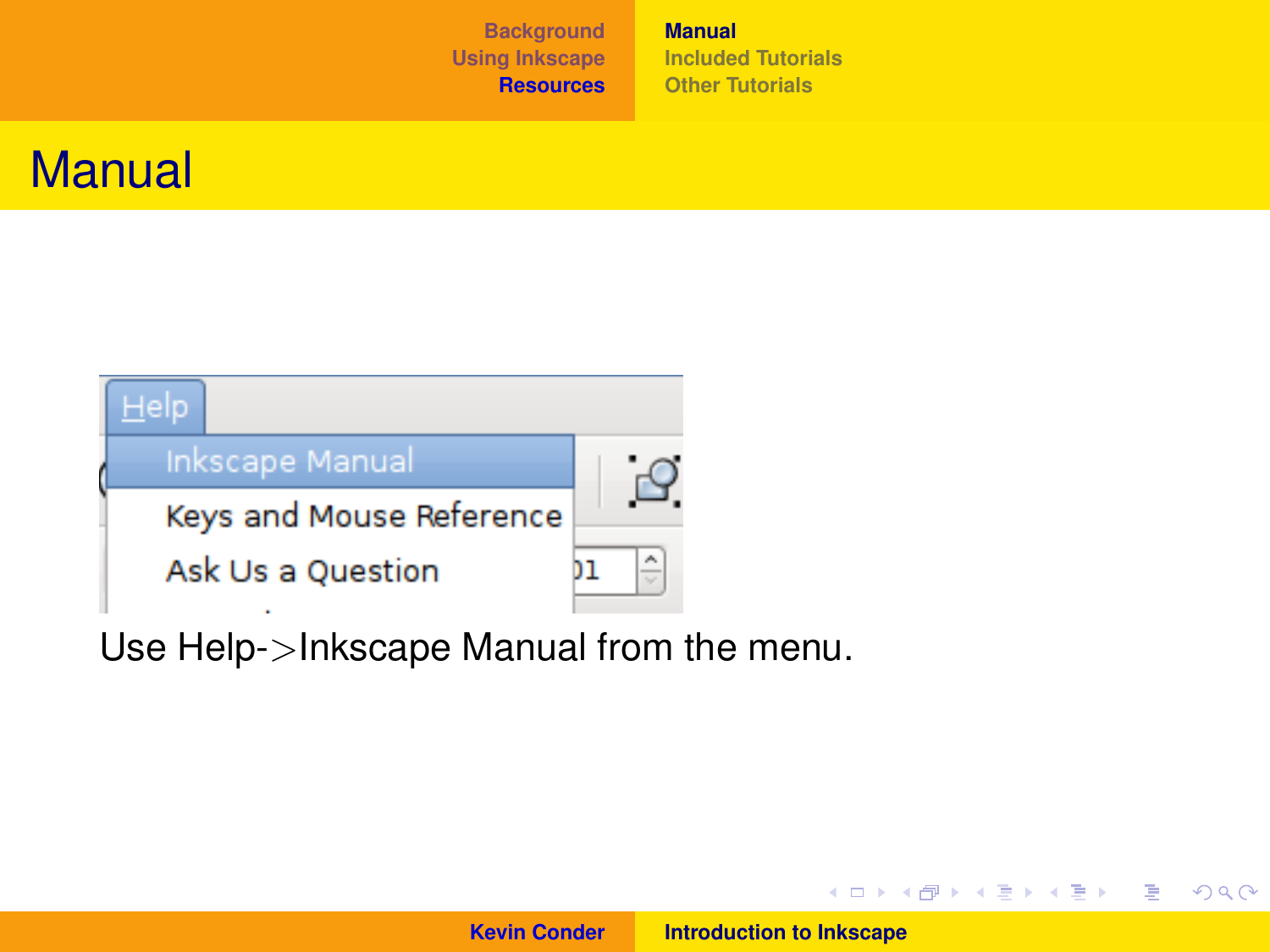**[Manual](#page-24-0) [Included Tutorials](#page-25-0) [Other Tutorials](#page-26-0)**

### Included Tutorials

| $He$ lp                     |                            |
|-----------------------------|----------------------------|
| <b>Inkscape Manual</b>      | 997                        |
| Keys and Mouse Reference    |                            |
| <b>Ask Us a Question</b>    | ÷<br>H<br>0.001<br>۳<br>בנ |
| Tutorials                   | > Inkscape: Basic<br>Б     |
| <b>Command Line Options</b> | Inkscape: Shapes           |
| <b>FAO</b>                  | Inkscape: Advanced         |
| New in This Version         | Inkscape: Tracing          |
| Report a Bug                | Inkscape: Calligraphy      |
| SVG 1.1 Specification       | <b>Elements of Design</b>  |
| <b>About Memory</b>         | <b>Tips and Tricks</b>     |

Use Help->Tutorials from the menu.

**Kevin Conder [Introduction to Inkscape](#page-0-0)**

<span id="page-25-0"></span>イロトメ 御 トメ 君 トメ 君 トー